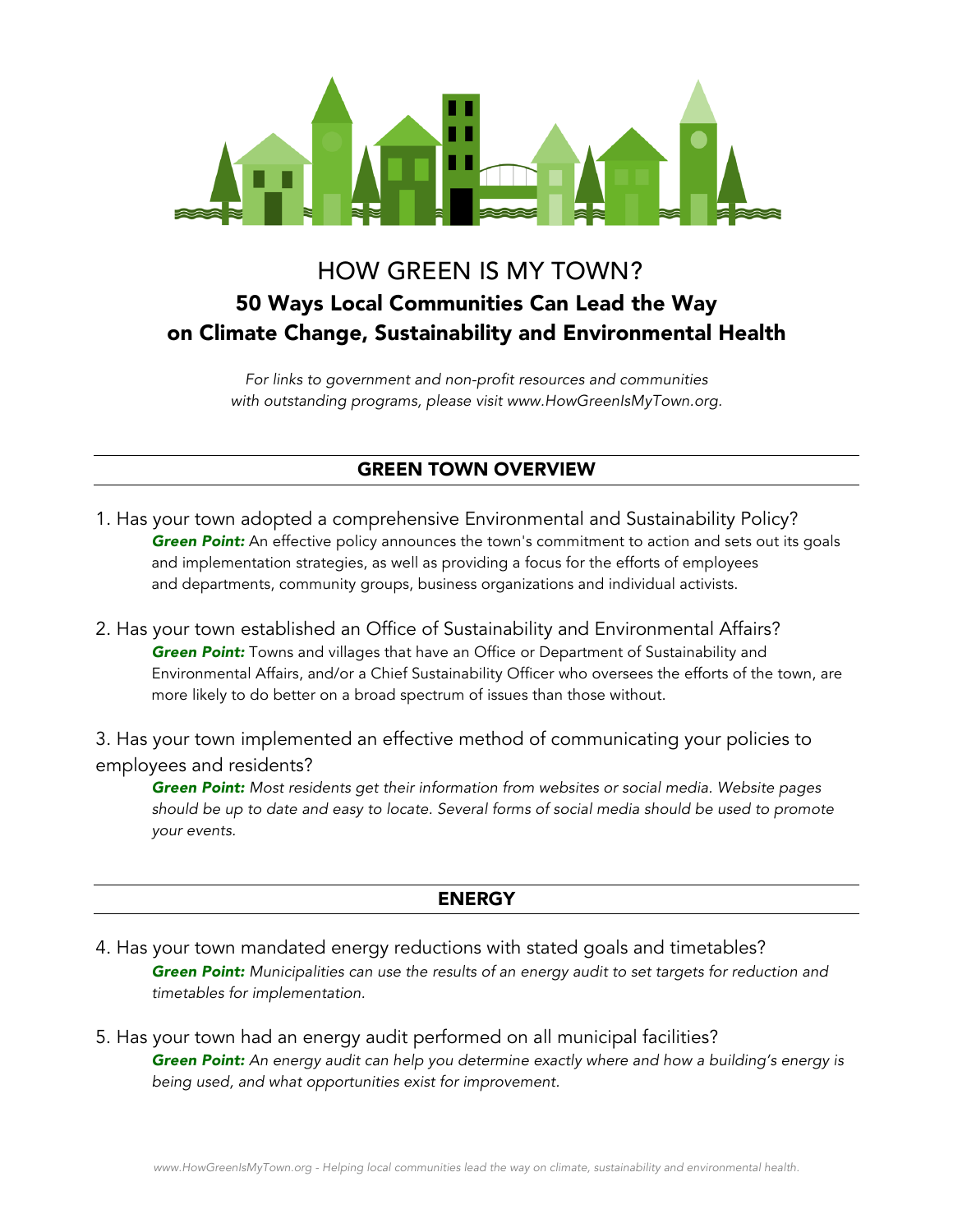6. Does your town utilize or invest in sustainable energy sources, such as solar, wind and geo-thermal systems?

*Green Point: Municipal options for sustainable energy are rapidly expanding as new technologies are developed and new companies come to market with solutions. See the web site for resources and links.*

7. Does your town facilitate the development of small, distributed renewable energy systems such as solar or wind farms?

*Green Point: Widespread deployment of small, distributed energy systems will decrease our reliance on centralized power plants, avoid continued dependence on fossil fuels and reduce the need for new power plants. Local decision makers can amend codes and establish procedures to speed their implementation.* 

8. Does your town have an environmentally-friendly lighting code?

*Green Point: Municipal lighting codes can help save energy, minimize glare for motorists and pedestrians, prevent light from trespassing into homes and private areas, and improve habitat for wildlife.*

## GREEN PURCHASING

9. Does your town have a comprehensive Green Purchasing Policy covering:

- lifecycle costs
- sustainability of materials
- recyclability of components
- transportation costs
- potential health impacts of products

## 10. Does your town require suppliers to package their products in biodegradable packaging materials?

*Green Point: Municipal procurement contracts and purchase orders can clearly state that materials packed in non-recyclable packaging will not be accepted.* 

### 11. Does your town belong to a local green purchasing network?

*Green Point: Green purchasing networks allow cities and towns to reduce costs and greenhouse gas emissions by purchasing goods in bulk from local vendors.*

### 12. Does your town follow sustainable printing guidelines?

*Green Point: Using soy inks, printing on both sides of the paper and carefully planning the number of copies needed can help reduce costs, save paper and reduce toxins entering the environment.*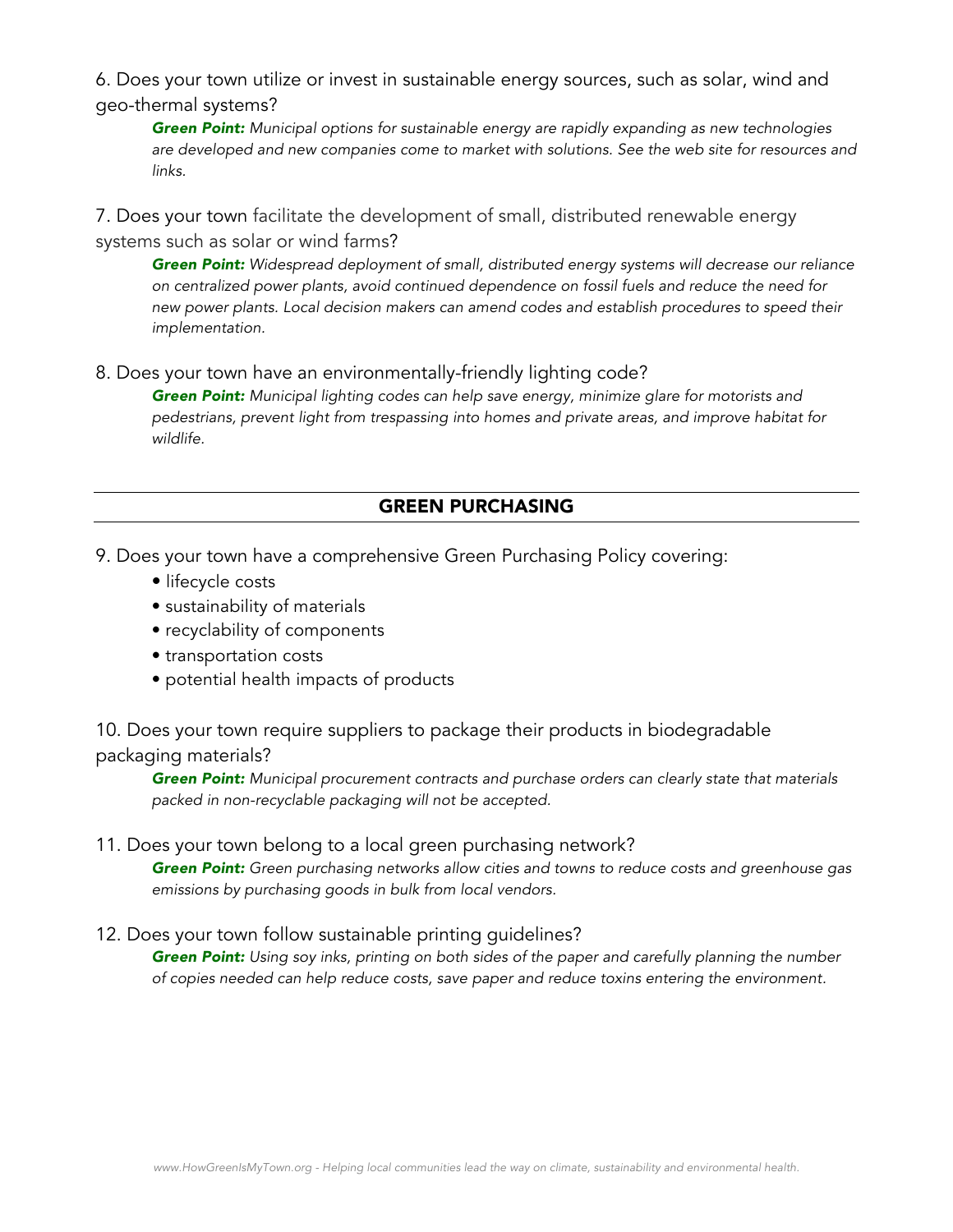- 13. Does your town actively encourage the use of public transportation? **Green Point:** Improved station and waiting facilities, clean equipment, courteous service, convenient scheduling and easy access to retail shopping areas have all been shown to increase ridership.
- 14. Does your town provide preferred parking for electric vehicles? *Green Point: Simple signage designating special parking areas for energy-efficient cars provides a de facto showroom of hybrid and alternative fuel vehicles. Some municipalities have even waived parking fees entirely.*
- 15. Does your town purchase alternative fuel vehicles whenever possible? *Green Point: Other than police and emergency vehicles, most cars and trucks for town use are available in alternative-fuel models.*
- 16. Does your town provide sufficient, protected and monitored bicycle parking? *Green Point: Providing safe and secure parking for bicycles will encourage ridership, cutting vehicle emissions. If bicycles in your town are chained to lamp-posts or street signs, it's probably because bike parking is insufficient.*

17. Does your town impose and actively enforce a legal limit on the idling of vehicles, including a "No Idling" policy for town-owned vehicles?

*Green Point: Harmful air-polluting vehicle emissions include polycyclic aromatic hydrocarbons (PAHs) and fine particulate matter as well as carcinogens, asthmagens, endocrine disruptors and neurotoxins.*

# GREEN BUILDINGS

18. Does your town encourage the construction of green building projects and renovations?

*Green Point: Tax reductions, increased building allotment and faster permitting processes for green buildings can help drive new, sustainable development.*

# 19. Does your town actively encourage mixed-use zoning projects?

*Green Point: Mixed-use zoning helps reduce traffic congestion, preserves open space and natural resources, and builds communities. It has also been shown to help revitalize downtown areas and spur economic growth.*

- 20. Does your town actively encourage adaptive re-use over virgin development? *Green Point: Adaptive Reuse (AR) refers to the practice of converting older residential and commercial buildings to new uses including apartments, lofts, office space, retail space and even small hotels.*
- 21. Does your town encourage the construction and installation of green roofs? *Green Point: A typical one-story building with a six-inch thick green roof could reduce heat loss by 26% and reduce heat gain by 95% compared to a traditional roof.*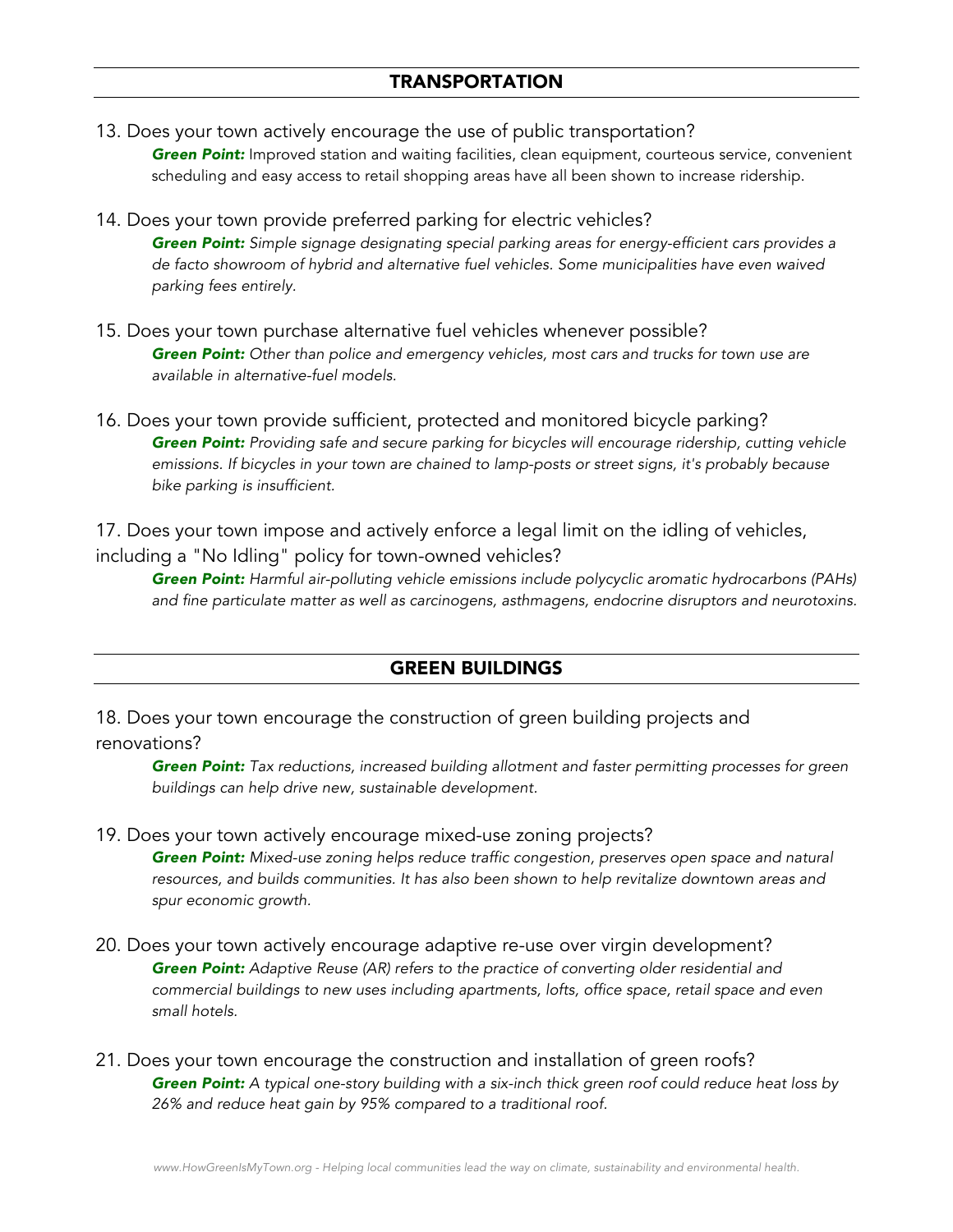22. Does your town have a policy mandating the use of healthy building materials in all town-owned buildings?

*Green Point: Paints, stains and adhesives often contain toxic solvents with very high VOC (Volatile Organic Compound) levels. Formaldehyde, a carcinogen, is commonly found in carpeting, paneling and furniture.* 

23. Does your town have a policy regarding wireless radiation, including cell towers, distributed antenna systems, smart meters and wireless routers?

*Green Point: Studies show that long-term exposure to non-ionizing or radio-frequency radiation (RFR) emitted from wireless devices can pose significant health risks, especially for vulnerable populations including pregnant women, children and people with implanted medical devices.* 

### LAND MANAGEMENT

24. Does your town have a policy to preserve and protect open space? *Green Point: Open space can provide opportunities for sports and recreation, for citizens to escape from the pressures of everyday life, for wildlife to find habitat and refuge, and for plants and soil to assist in the removal of toxins from our environment, including CO2 capture.*

25. Does your town have a tree protection and planting policy? *Green Point: Trees provide shade, habitat for wildlife, and help reduce noise and visual pollution. They add value to neighborhoods, mitigate runoff and erosion, and help reduce global warming by removing carbon dioxide from the air.*

26. Does your town prohibit the use of turf pesticides on town land, including public parks*? Green Point: Turf pesticides have been associated with environmental contamination and significant human health problems, including certain cancers, neurological and developmental problems, reproductive harm and birth defects. Children and pregnant women are particularly vulnerable to pesticide exposures.*

27. Does your town encourage the upgrading of grass playing fields over the installation of synthetic turf fields, and prohibit the use of recycled crumb rubber on playgrounds? *Green Point: Synthetic turf fields present several problems from both an environmental and human health perspective. See website for more details.* 

28. Does your town purchase non-polluting landscaping equipment, or require the use of such equipment by contractors?

*Green Point: According to the EPA, emissions from landscape equipment (mowers, blowers, trimmers, etc.) are often greater than those from a car, per hour of operation. Small gasolinepowered two-cycle engines are the most polluting.*

- 29. Does your town operate a municipal composting facility? *Green Point: Composting — nature's original recycling system — is a cost-effective means of handling organic waste and an essential part of any successful solid waste management plan.*
- 30. Does your town provide space for community gardens?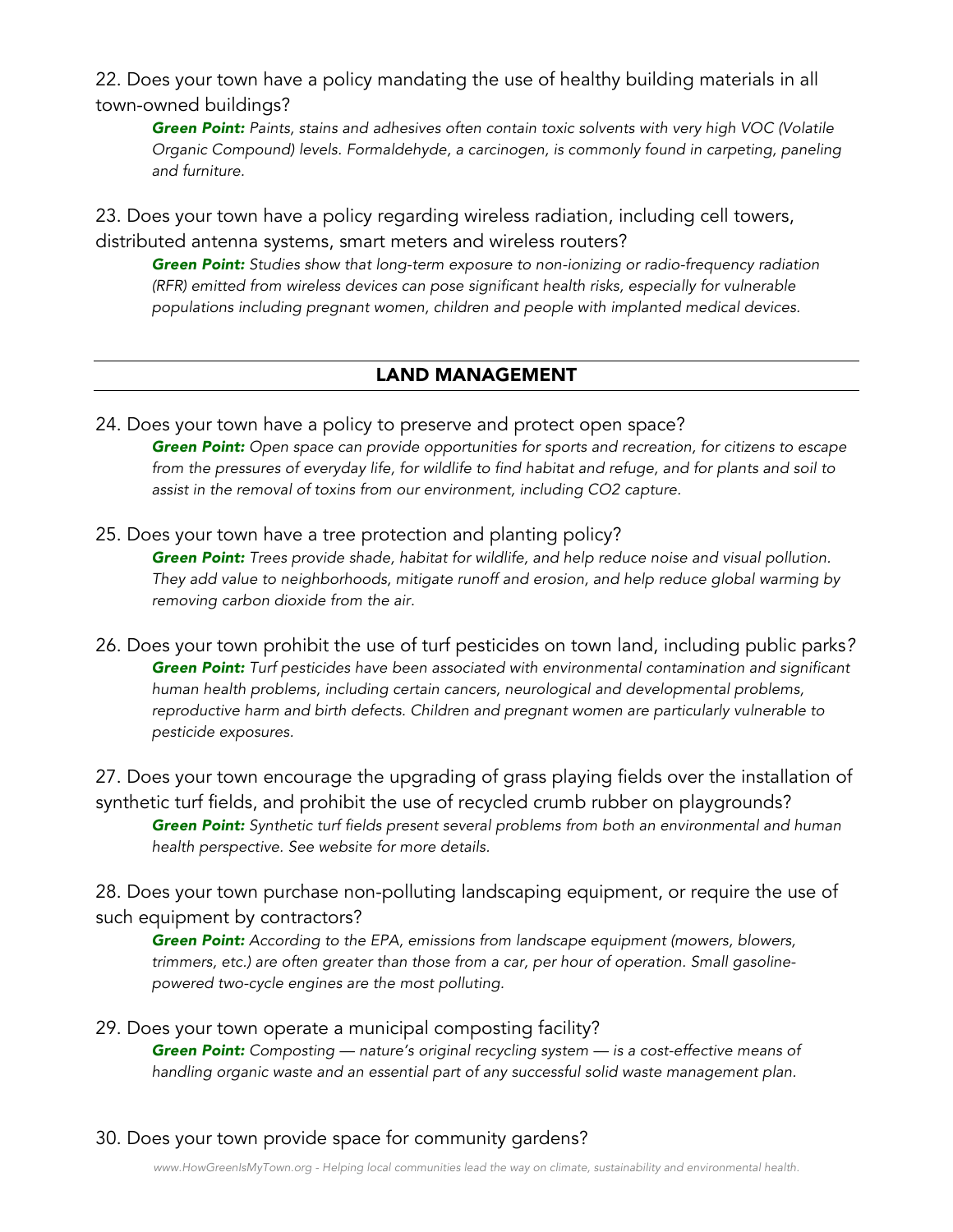*Green Point: Community gardens provide an opportunity for apartment dwellers and others to maintain vegetable and flower gardens on publicly-owned land.*

### WATER MANAGEMENT

#### 31. Does your town enforce effective water conservation policies?

*Green Point: Successful residential water conservation programs can include public education, rebates for water-efficient plumbing fixtures, "conservation rate" pricing, building code requirements for new buildings, rainwater harvesting, leak detection and repair, and residential water-use audits.*

32. Does your town utilize water-conserving plumbing fixtures in all town buildings? *Green Point: In a typical office building, toilets account for almost 70% of water usage. Replacing a conventional 5-gallon-per-flush toilet with a 1.6 gallon-per-flush model can reduce water consumption by more than half.*

33. Does your town permit and encourage the construction of private "greywater" and rainwater systems?

*Green Point:* "*Greywater" is the waste water produced from baths, showers, dishwashers and*  washing machines. Many municipalities are realizing that harnessing greywater could bring significant *results in both conservation and cost savings.*

34. Does your town mandate strict storm water control measures, including the use of permeable paving when replacing sidewalks, driveways and parking lots?

*Green Point: Permeable paving is a method of paving low-traffic roads, walkways and parking lots in a way that permits air and water to move through the surface, reducing surface runoff from storm water and other sources.*

### WASTE MANAGEMENT

35. Does your town participate in a Zero Waste initiative?

*Green Point: The goal of Zero Waste is to encourage industry to take responsibility for the entire*  lifecycle of their products, and reward achievers through purchasing and market development *incentives.*

36. Does your town have an effective recycling program that is fully embraced by the community?

*Green Point: Residents need to be encouraged to participate as partners in recycling efforts, and recycling education programs should stress the need for community support to ensure their success.*

#### 37. Does your town have a special recycling program for e-waste?

*Green Point: Consumer electronics typically contain toxins such as lead, cadmium, chromium, mercury, beryllium, polyvinyl chloride (PVC), and brominated flame retardants. Batteries contain cadmium, copper, zinc, lead, manganese, nickel, and lithium.*

38. Does your town provide curbside pickup of leaves and garden waste for residents?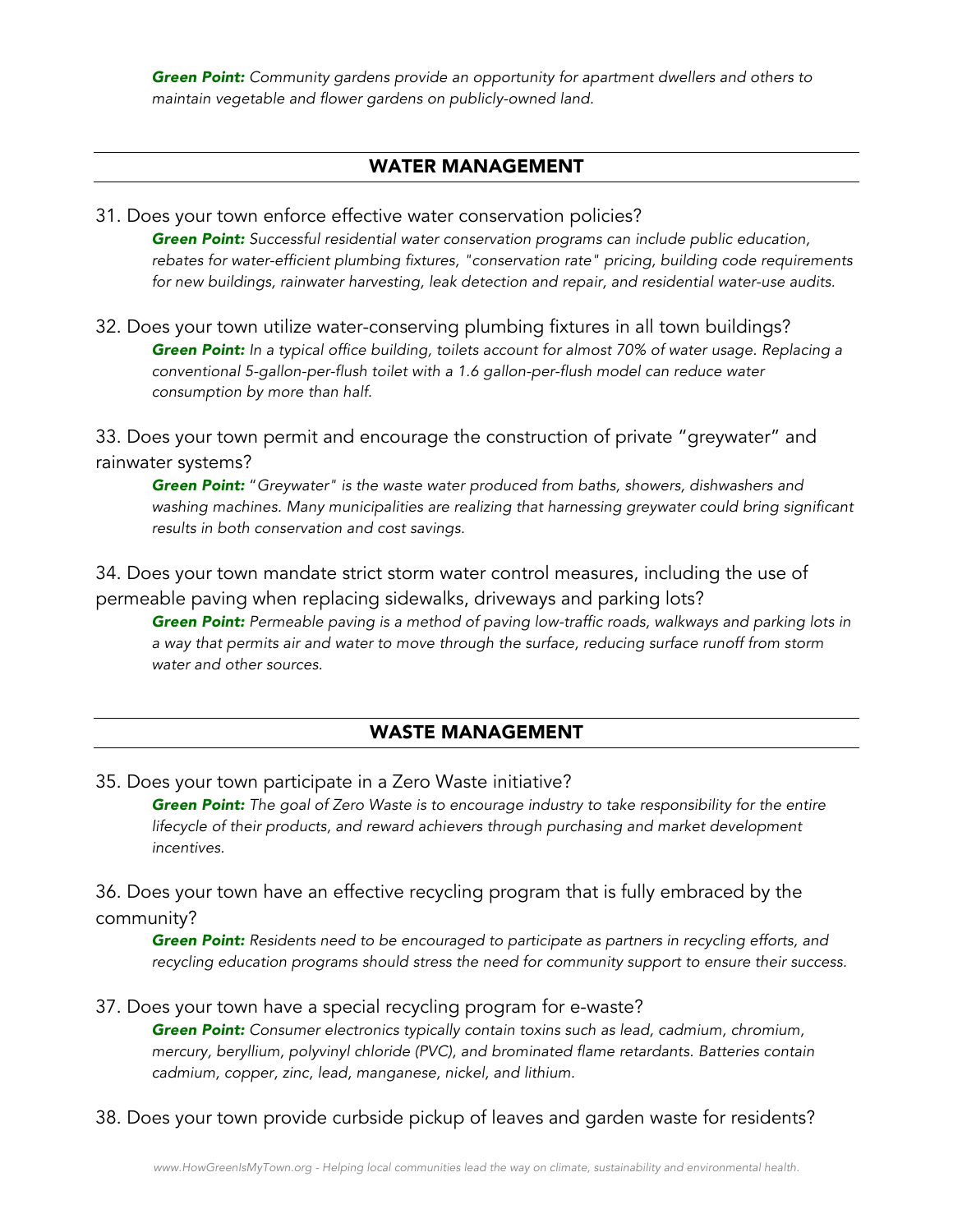*Green Point: Thousands of towns are now recycling leaves for compost, or at least requiring their collection in paper or biodegradable plastic bags. Many are also providing residents with information about backyard composting, further reducing program costs.*

39. Does your town have a program to facilitate recycling of used but serviceable goods? *Green Point: One of the best ways to reduce the solid waste stream in communities is to encourage and actively support the re-use of serviceable goods: bicycles, books, dishes, lighting fixtures, cooking utensils, toys, games, tools, small appliances, furniture and household knickknacks.*

40. Does your town provide frequent "toxics" collection days for residents, including prescription drugs?

*Green Point: Effective municipal programs include frequent collection days, mobile toxic collection trucks, and permanent drop-off centers for residents who are moving or undergoing renovations,*  which is when most consumers discard unused or partially-used toxic products that require special *disposal.*

### CLEANING & MAINTENANCE

41. Does your town have a policy requiring the exclusive use of bio-based green cleaning products?

*Green Point:* Traditional petroleum-based cleaning products contain toxic chemicals that pollute the environment during their manufacture, contaminate indoor air when used, and degrade the environment after disposal.

42. Does your town have an Integrated Pest Management ("IPM") policy for controlling indoor pests?

*Green Point: Integrated Pest Management (IPM) is a voluntary protocol that encourages the use of*  least toxic alternatives first, and the use of more toxic alternatives only after other methods have *failed.* 

43. Does your town prohibit the purchase and use of artificial air fresheners in municipal facilities?

*Green Point: Many of the chemicals contained in commercial air freshening products contain phthalates — a class of hazardous chemicals that can disrupt endocrine systems – as well as carcinogens and reproductive toxicants from petroleum solvents.*

44. Does your town prohibit the purchase and use of anti-bacterial products containing triclosan?

*Green Point: Many products labeled "anti-bacterial" or "anti-microbial" contain triclosan (also known*  as triclocarban or microban), a chemical that the EPA has banned for use in hand soaps, but is still *used in many other products.*

#### BUSINESS COMMUNITY